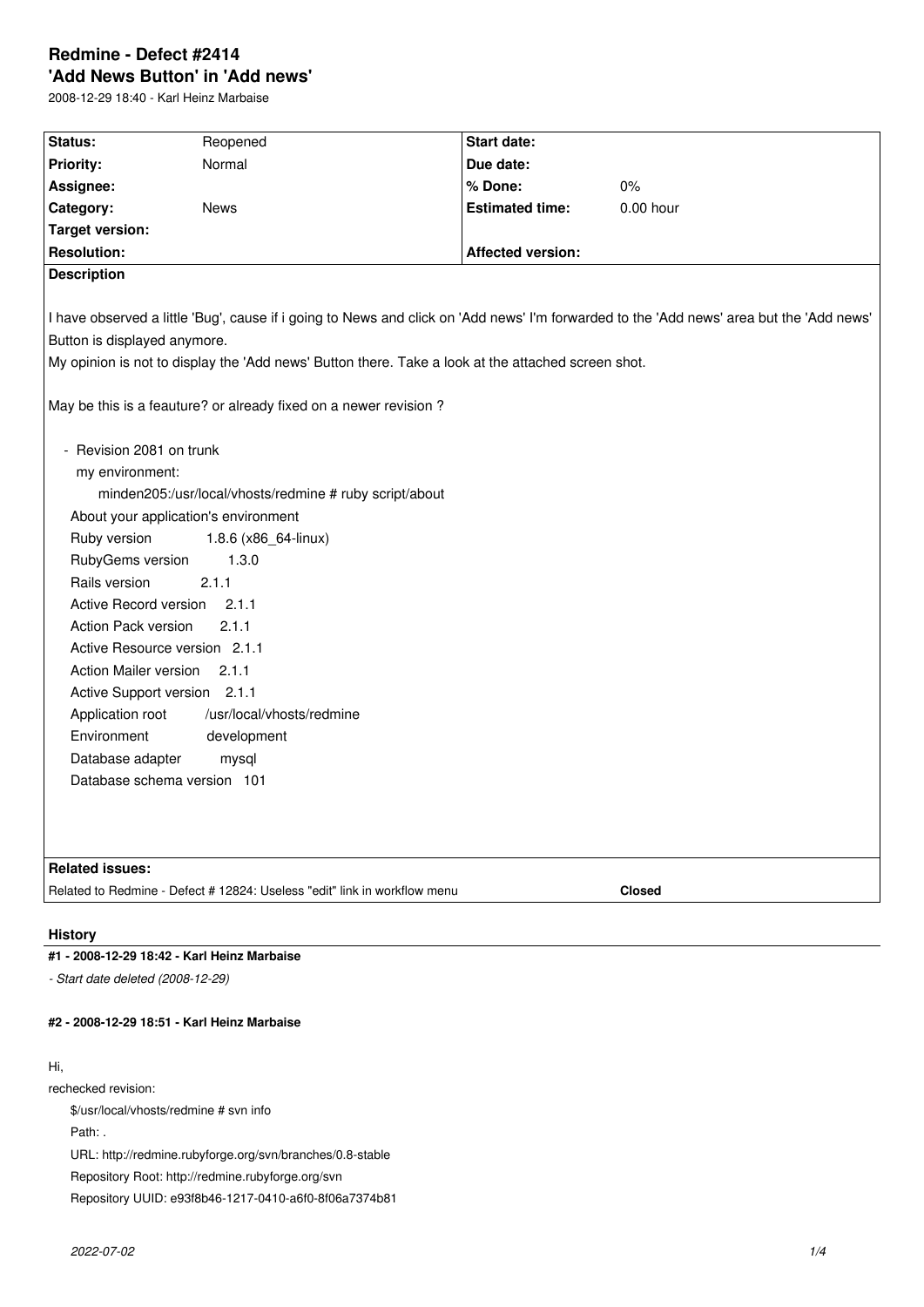Revision: 2201 Node Kind: directory Schedule: normal Last Changed Author: jplang Last Changed Rev: 2200 Last Changed Date: 2008-12-29 16:50:08 +0100 (Mon, 29 Dec 2008)

The same behaviour.

#### **#3 - 2011-03-18 09:49 - Etienne Massip**

*- Target version set to Candidate for next minor release*

#### **#4 - 2011-06-22 20:52 - Eugene Sypachev**

*- Status changed from New to Resolved*

This will fix the problem:

Index: index.rhtml

===================================================================

--- index.rhtml (revision 6120)

+++ index.rhtml (working copy)

@@ -2,7 +2,7 @@

<%= link\_to(l(:label\_news\_new),

new\_project\_news\_path(@project),

:class => 'icon icon-add',

- :onclick => 'Element.show("add-news"); Form.Element.focus("news\_title"); return false;') if @project && User.current.allowed\_to?(

:manage\_news, @project) %>

```
+ :onclick => 'Element.show("add-news"); Element.hide("contextual"); Form.Element.focus("news_title"); return false;') if @project &&
User.current.allowed_to?(:manage_news, @project) %>
```
</div>

```
<div id="add-news" style="display:none;">
@@ -17,7 +17,7 @@
              :update => 'preview',
              :with => "Form.serialize('news-form')" 
             }, :accesskey => accesskey(:preview) %> |
-<%= link_to l(:button_cancel), "#", :onclick => 'Element.hide("add-news")' %>
+<%= link_to l(:button_cancel), "#", :onclick => 'Element.hide("add-news"); Element.show("contextual");' %>
<% end if @project %>
<div id="preview" class="wiki"></div>
```
</div>

Sorry, don't found the way to commit changes to SVN repo.

#### **#5 - 2011-06-23 09:14 - Etienne Massip**

*- Status changed from Resolved to New*

```
#6 - 2013-01-05 13:59 - Daniel Felix
```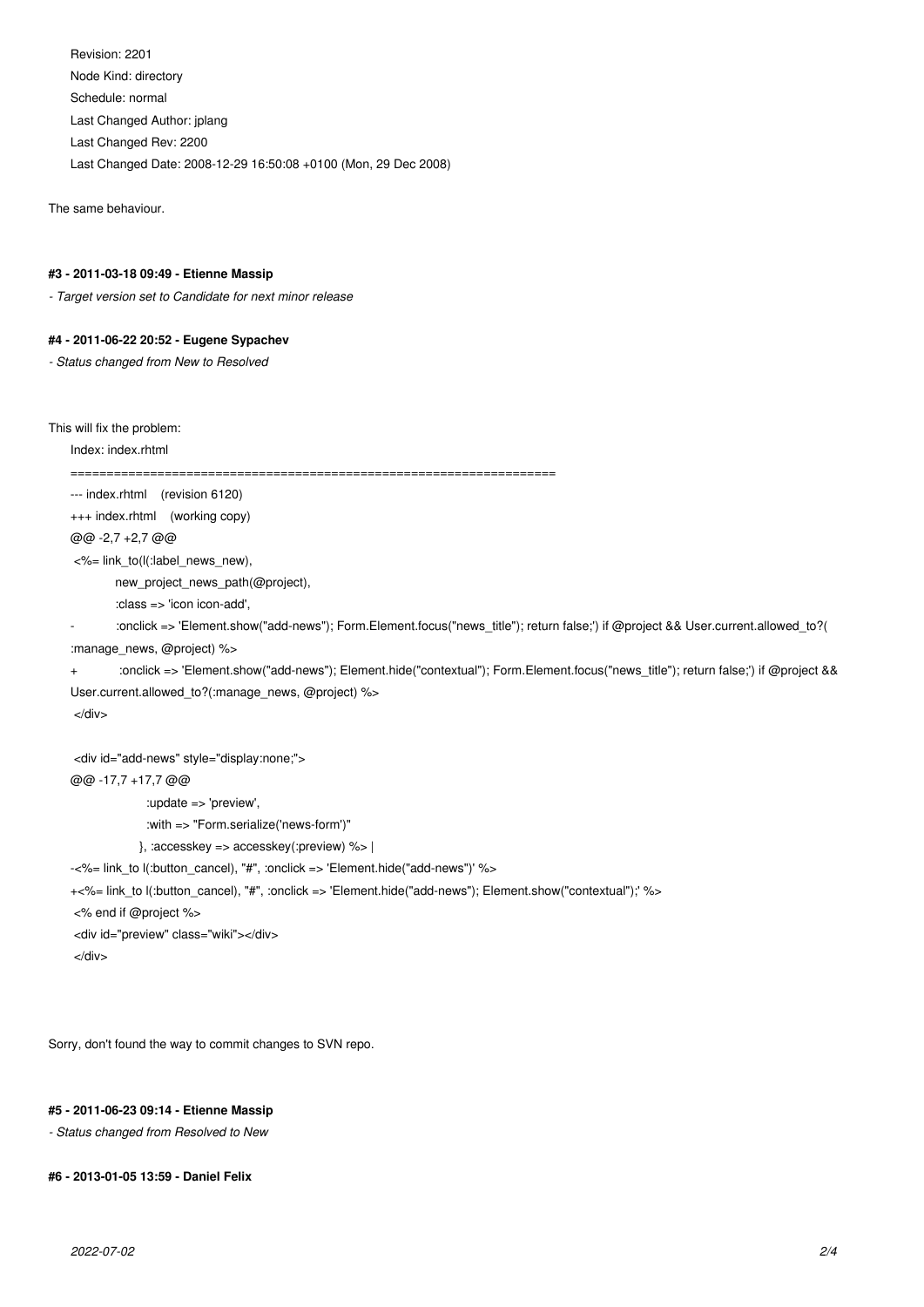Well, this seems to be fixed in the current version of redmine (trunk and version 2.2).

I think this could be closed, or does anyone else encounter this problem?

# **#7 - 2013-01-13 11:57 - Daniel Felix**

- *Status changed from New to Closed*
- *Target version deleted (Candidate for next minor release)*

I'm closing it, see my prior comment.

#### **#8 - 2013-01-14 00:41 - Mischa The Evil**

*- Status changed from Closed to Reopened*

This is still an issue IMO. It's about the fact that the "Add news" button is displayed *while adding* a new news item (thus being on the new news view). This also applies to two other *new* views: 'New message' and 'New document'.

This can be "reproduced" on \*.m.redmine.org (and rm.o) as such. I think we can argue about whether it's a defect or not. The 'Add x'-functionality is not broken in any way, it's just the lone fact that the button is displayed on those views. I think this is more a design-consequence rather than a defect - not completely sure here, so correct me if I'm wrong.

More general: I think this is *more* of a FR to request improvements regarding the consistency of the UI, more specific the mentioned 'New x views'. What do you think?

#### **#9 - 2013-01-14 06:13 - Daniel Felix**

Oh, yes you're right. The button was just hidden behind an elemente as I tested it on my testsystem.

This relates to #12824.

#### **#10 - 2021-05-07 11:05 - Alexander Meindl**

#### *- File fix\_add\_news\_button.patch added*

# Hi,

I created a new patch to fix the problem. With my solution a user with manage news permissions (in any project) can see the "add news" button on global news index.

Without this patch, everyone can see "add news" button on global news index - even without permissions.

#### **#11 - 2021-05-25 11:39 - Go MAEDA**

*- Target version set to Candidate for next minor release*

#### Alexander Meindl wrote:

*I created a new patch to fix the problem. With my solution a user with manage news permissions (in any project) can see the "add news" button on*